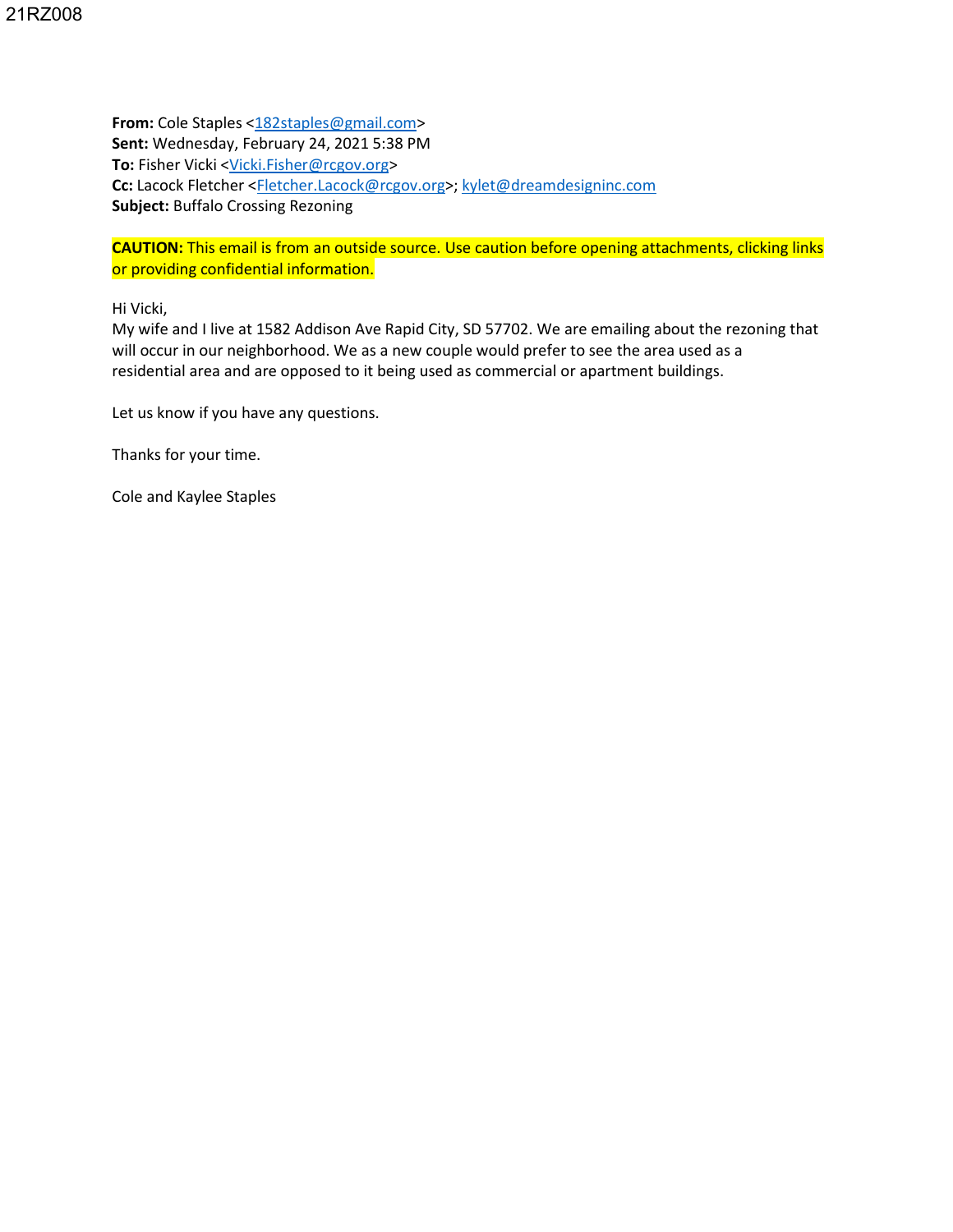**From:** Drake Messinger [<Drake.Messinger@cokehc.com>](mailto:Drake.Messinger@cokehc.com) **Sent:** Thursday, February 25, 2021 10:12 AM **To:** Lacock Fletcher [<Fletcher.Lacock@rcgov.org>](mailto:Fletcher.Lacock@rcgov.org); Fisher Vicki [<Vicki.Fisher@rcgov.org>](mailto:Vicki.Fisher@rcgov.org); Stephanie Steele [<stephanie.steele3@gmail.com>](mailto:stephanie.steele3@gmail.com) **Subject:** Addison Avenue Rezoning

**CAUTION:** This email is from an outside source. Use caution before opening attachments, clicking links or providing confidential information.

Fletcher and Vicki,

I wanted to reach out today to show my support for rezoning Addison Avenue. As a soon to be home owner in the area, I believe this rezone would help create a great neighborhood for young people and families in an expanding area of town.

Feel free to reach out for any questions or concerns.

Thanks,

M. Drake Messinger Business Development Manager Coca-Cola Bottling Company High Country 2150 Coca-Cola Lane Rapid City, SD 57702 605-342-8222 Ext 1004 [Drake.messinger@cokehc.com](mailto:Drake.messinger@cokehc.com)

رر Coca Cola Bottling Company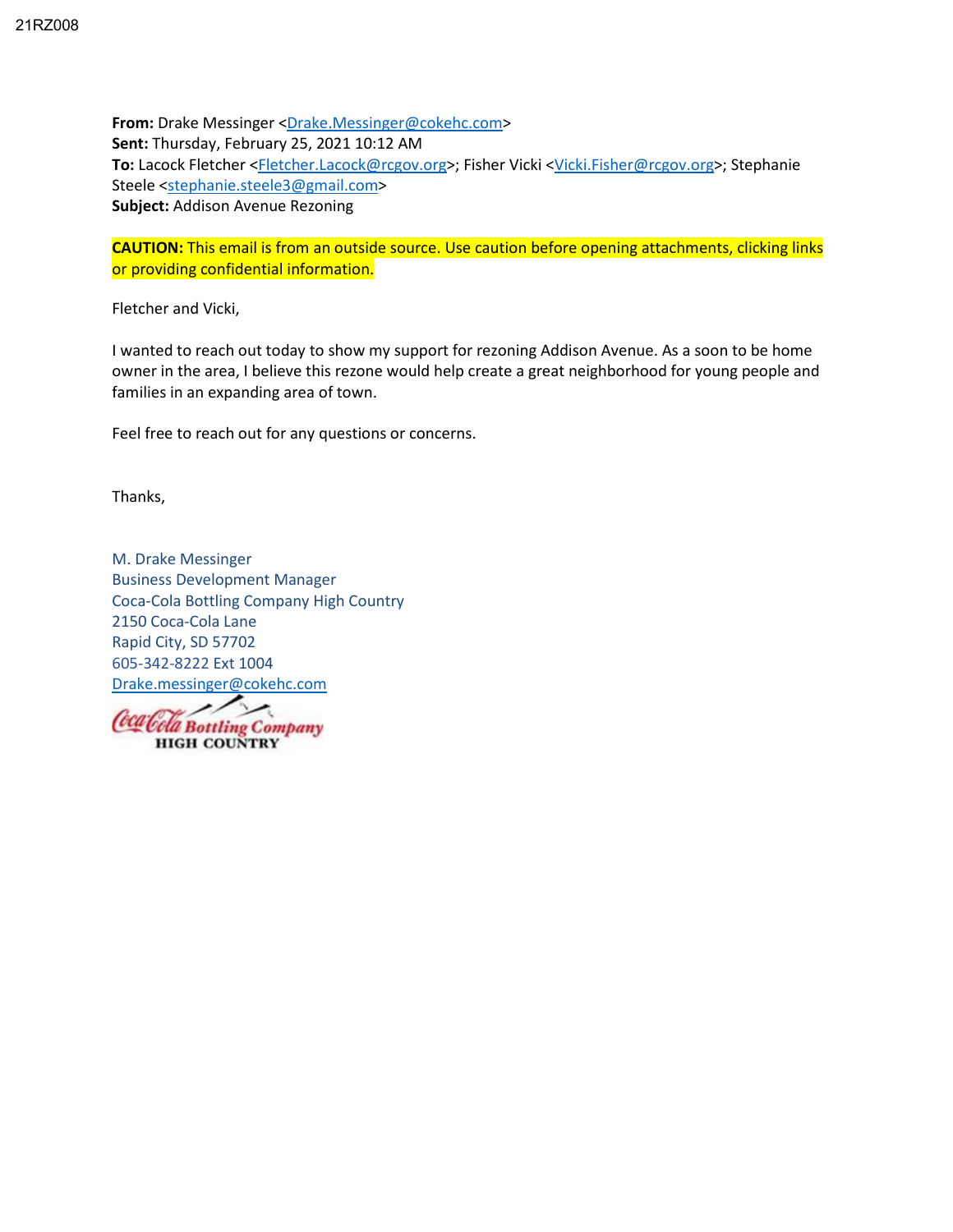From: rebekkah van liere <rirebekkah@icloud.com> Sent: Friday, February 26, 2021 11:37 AM To: Lacock Fletcher [<Fletcher.Lacock@rcgov.org>](mailto:Fletcher.Lacock@rcgov.org); Fisher Vicki [<Vicki.Fisher@rcgov.org>](mailto:Vicki.Fisher@rcgov.org); [kylet@dreamdesigninc.com](mailto:kylet@dreamdesigninc.com) Subject: Addison Ave. Rezoning

CAUTION: This email is from an outside source. Use caution before opening attachments, clicking links or providing confidential information.

Good morning,

Regarding, the rezoning of Addison Ave. I would like to show my support. As the homeowner of 1545 Addison Ave. I think this would be in the best interest of the current homeowners.

Thank you,

Clayton VanLiere